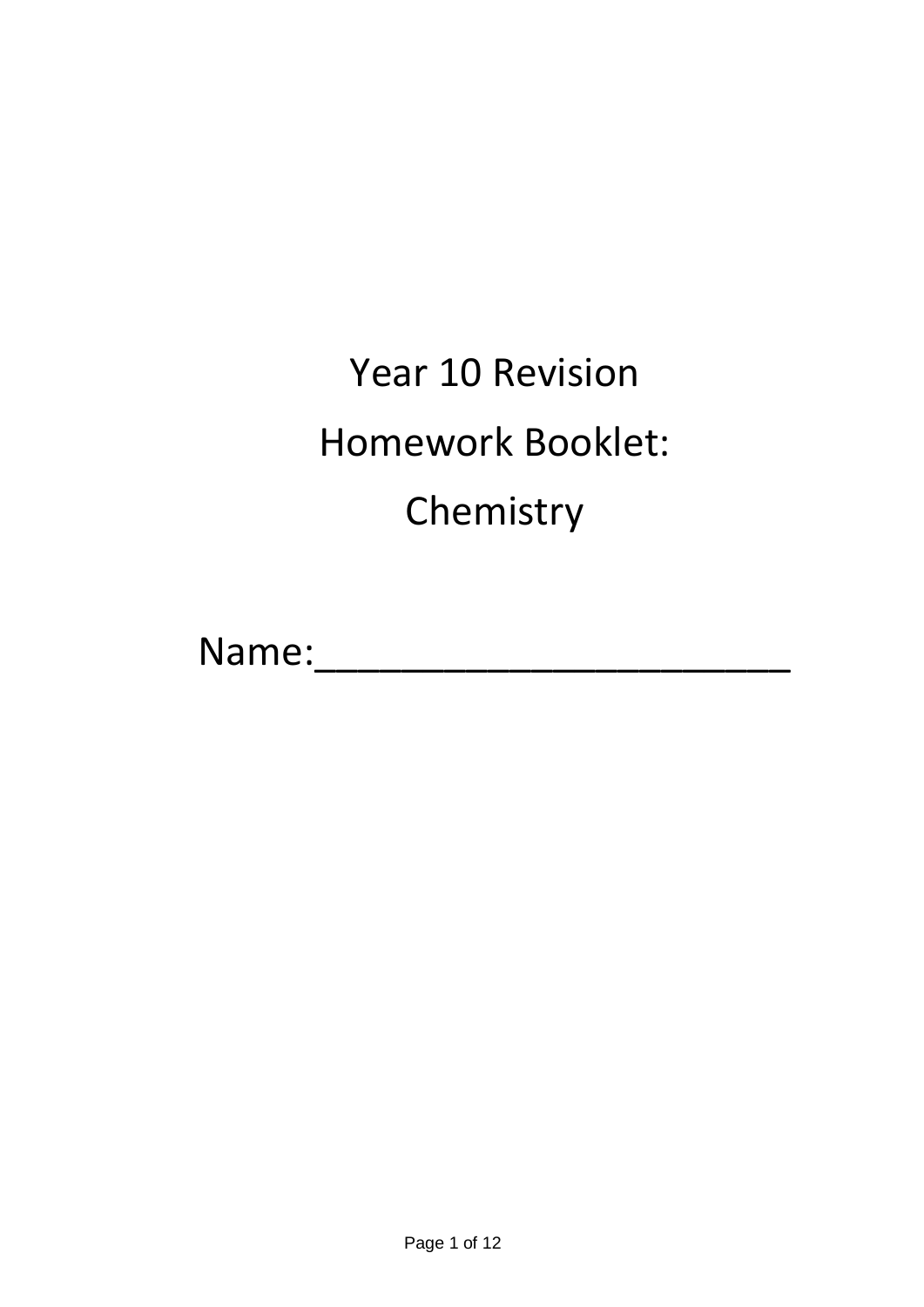| Week<br>commencing:    | Topic of revision                                                                                                                                                                                         | Completed? |
|------------------------|-----------------------------------------------------------------------------------------------------------------------------------------------------------------------------------------------------------|------------|
|                        | Separating                                                                                                                                                                                                |            |
| $28th$ March           | <b>Mixtures</b><br>Summarise the information from<br>the revision mat into the space<br>provided.<br>Complete 5 self-quizzing questions<br>in grid provided.<br>Complete the past exam paper<br>question. |            |
| 4 <sup>th</sup> April  | The Periodic table<br>Complete 8 self-quizzing questions<br>in grid provided.<br>Complete the past exam paper<br>question.                                                                                |            |
| 18 <sup>th</sup> April | <b>EXAM</b>                                                                                                                                                                                               |            |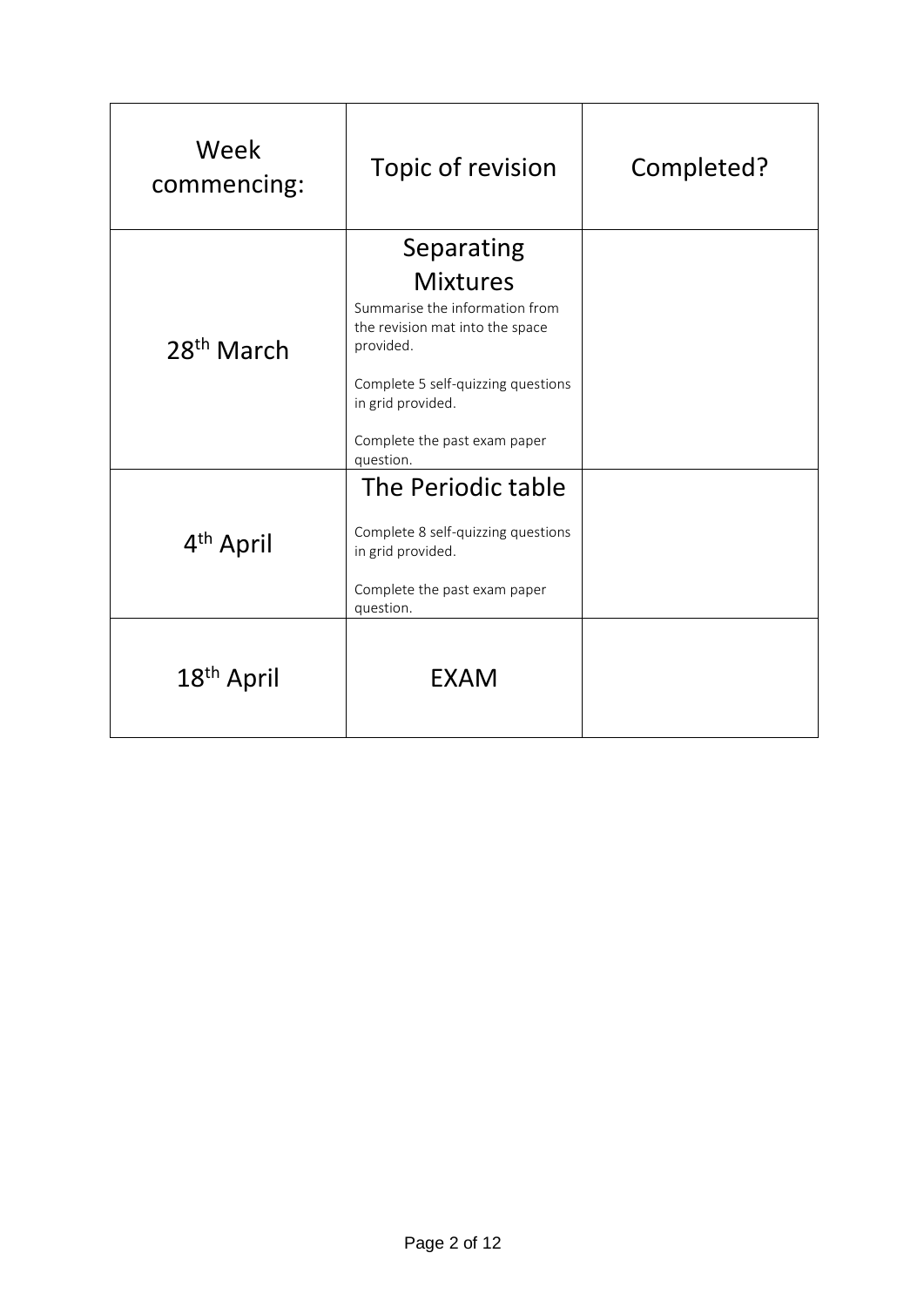

Week 1: Separating mixtures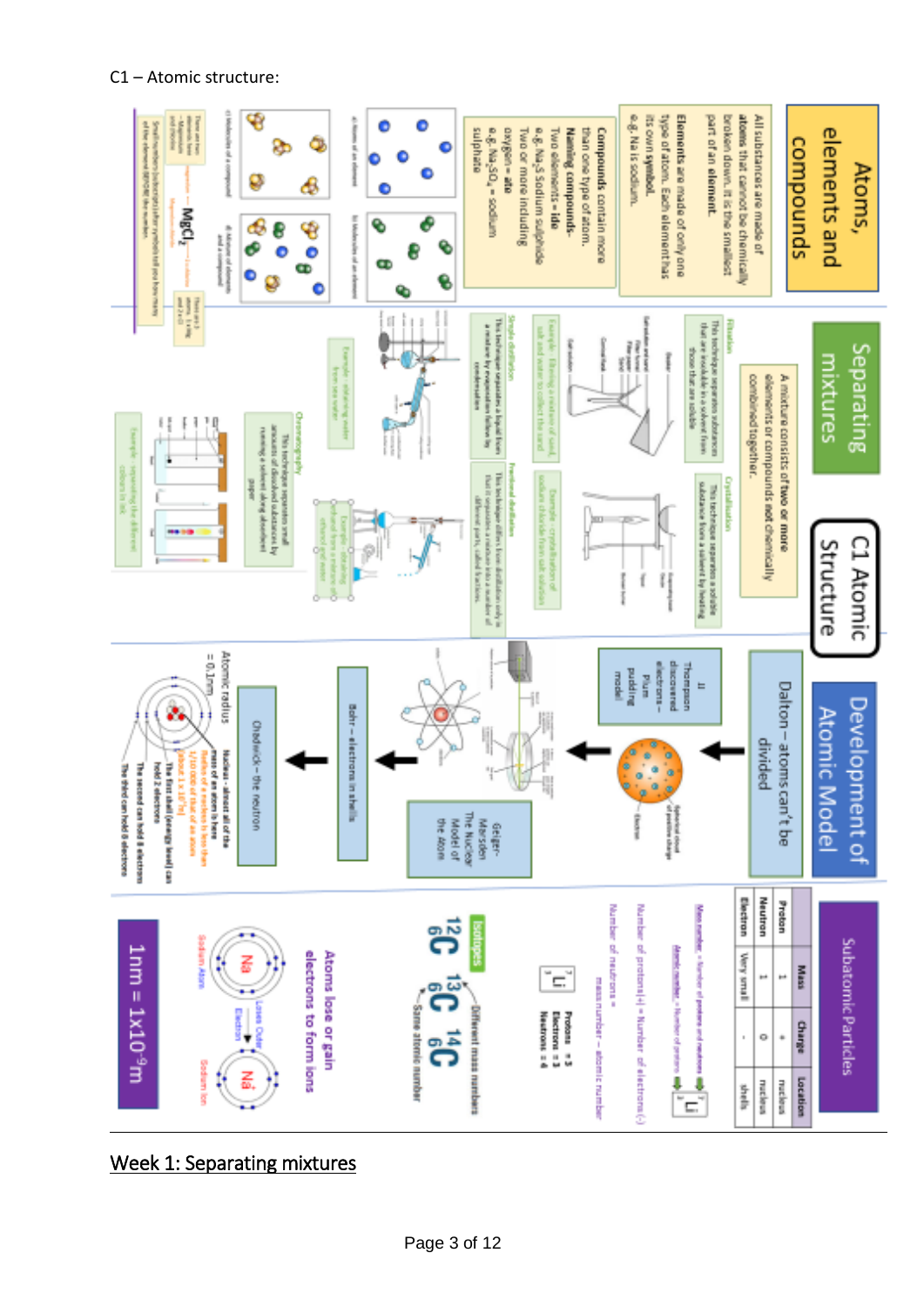Summarise the above information from the separating mixtures section of the revision mat in the box below using the format:

#### *Subheading*

- *Trigger word*
- *Trigger word*

Focus on key words and definitions rather than copying the text word for word.

Complete 5 self-quiz questions using the information you have summarised above in the box below.

| Question | Answer |
|----------|--------|
|          |        |
|          |        |
|          |        |
|          |        |
|          |        |
|          |        |

#### **Q1.**

A student tested a sea water sample for dissolved solids.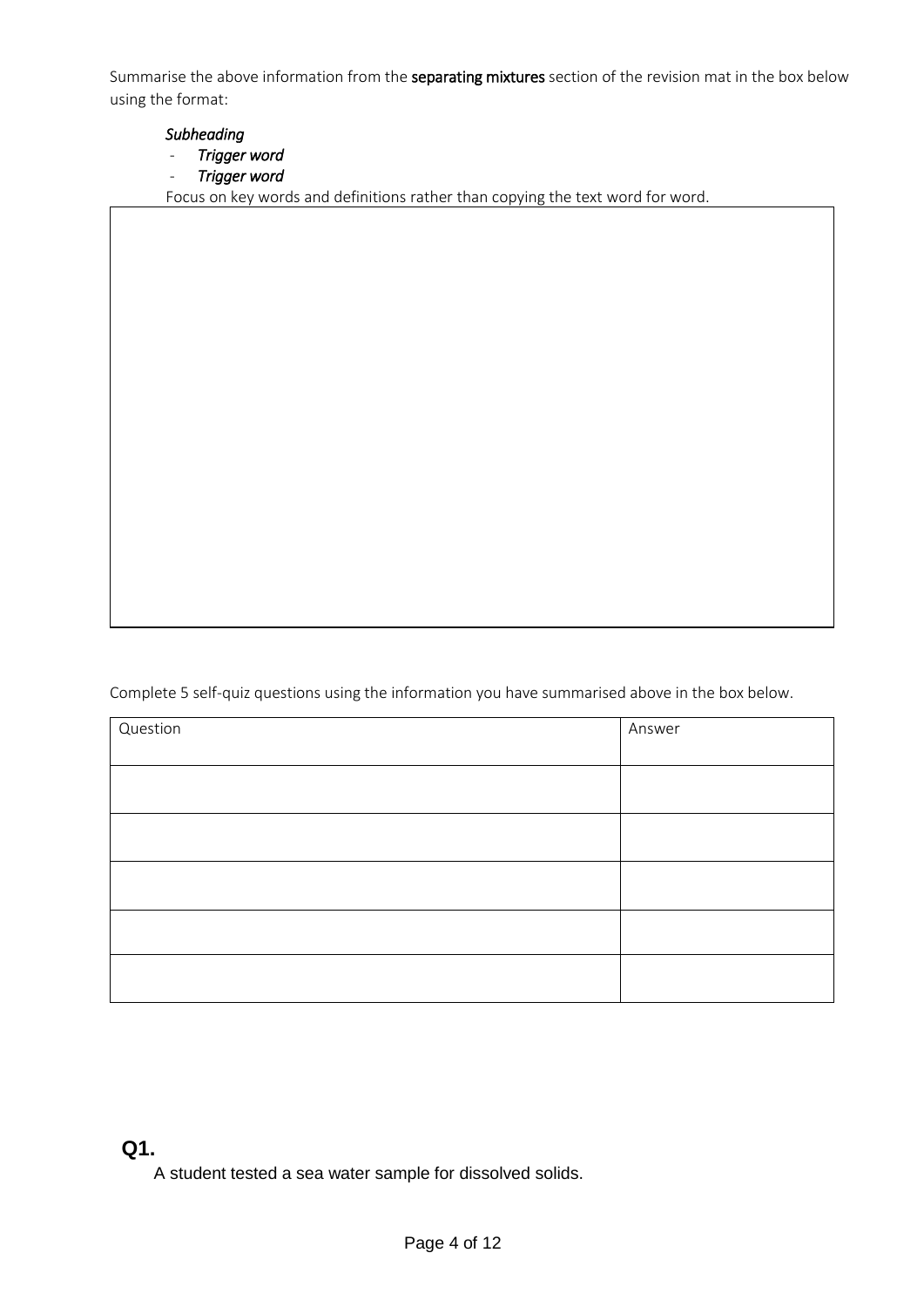**Figure 1** shows the apparatus.



#### (a) What is apparatus **X** on **Figure 1**?

Tick **one** box.

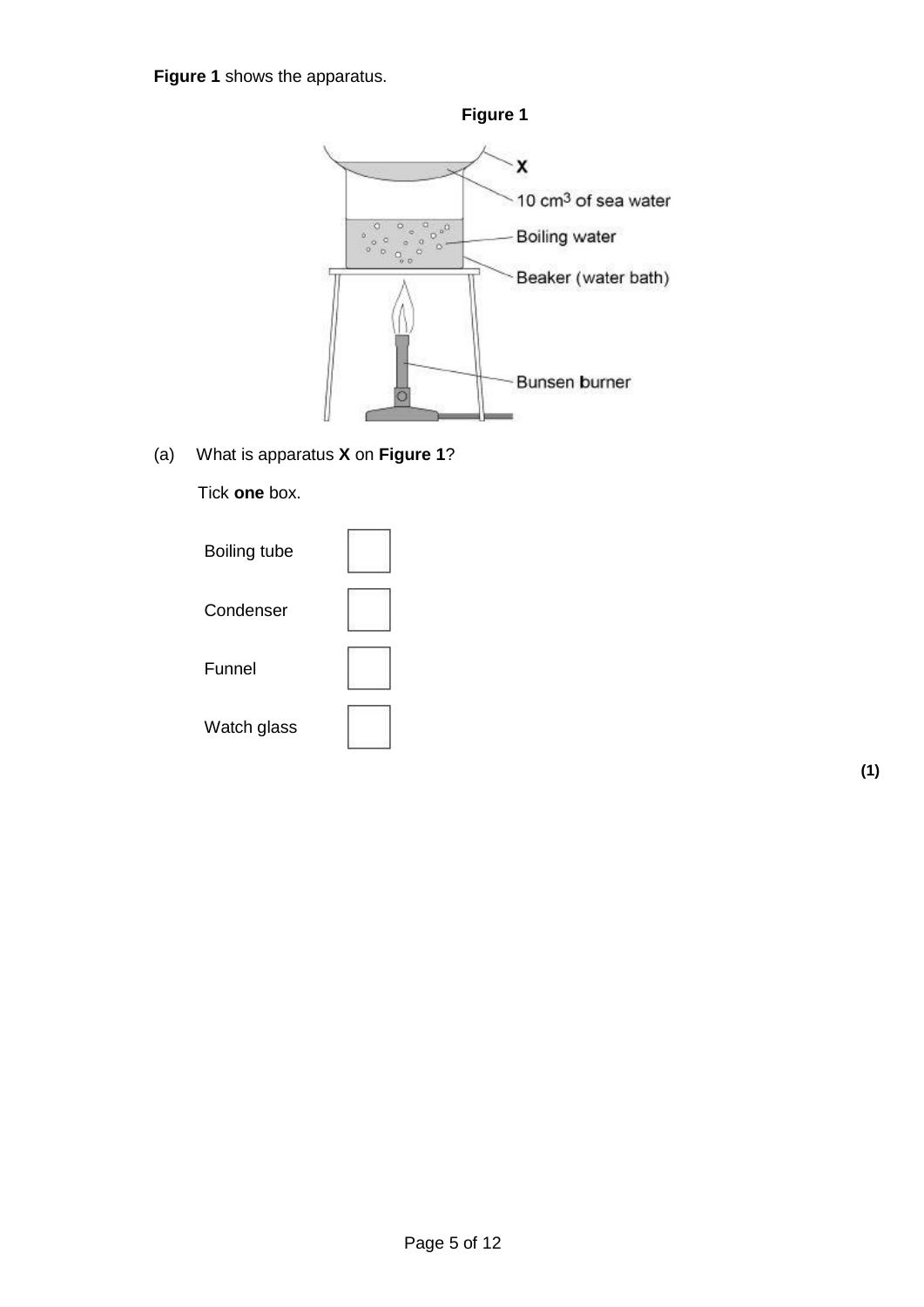(b) The student did the test four times.

The student calculated the mass of solid on apparatus **X** after heating.

The table below shows the student's results.

|                               |              |      | Test 1   Test 2   Test 3   Test 4 |      |
|-------------------------------|--------------|------|-----------------------------------|------|
| <b>Mass of solid in grams</b> | $\vert$ 0.12 | 0.29 | 0.14                              | 0.15 |

\_\_\_\_\_\_\_\_\_\_\_\_\_\_\_\_\_\_\_\_\_\_\_\_\_\_\_\_\_\_\_\_\_\_\_\_\_\_\_\_\_\_\_\_\_\_\_\_\_\_\_\_\_\_\_\_\_\_\_

\_\_\_\_\_\_\_\_\_\_\_\_\_\_\_\_\_\_\_\_\_\_\_\_\_\_\_\_\_\_\_\_\_\_\_\_\_\_\_\_\_\_\_\_\_\_\_\_\_\_\_\_\_\_\_\_\_\_\_

\_\_\_\_\_\_\_\_\_\_\_\_\_\_\_\_\_\_\_\_\_\_\_\_\_\_\_\_\_\_\_\_\_\_\_\_\_\_\_\_\_\_\_\_\_\_\_\_\_\_\_\_\_\_\_\_\_\_\_

Calculate the mean mass of solid.

Do not include the anomalous result in your calculation.

Give your answer to 2 significant figures.

\_\_\_\_\_\_\_\_\_\_\_\_\_\_\_\_\_\_\_\_\_\_\_\_\_\_\_\_\_\_\_\_\_\_\_\_\_\_\_\_\_\_\_\_\_\_\_\_\_\_\_\_\_\_\_\_\_\_\_ Mean mass = \_\_\_\_\_\_\_\_\_\_\_\_\_\_\_\_\_\_\_\_\_\_\_ g **(3)**

The student distilled a sample of sea water in the apparatus shown in **Figure 2**



(c) What change of state is happening at the surface of the sea water in **Figure 2**?

\_\_\_\_\_\_\_\_\_\_\_\_\_\_\_\_\_\_\_\_\_\_\_\_\_\_\_\_\_\_\_\_\_\_\_\_\_\_\_\_\_\_\_\_\_\_\_\_\_\_\_\_\_\_\_\_\_\_\_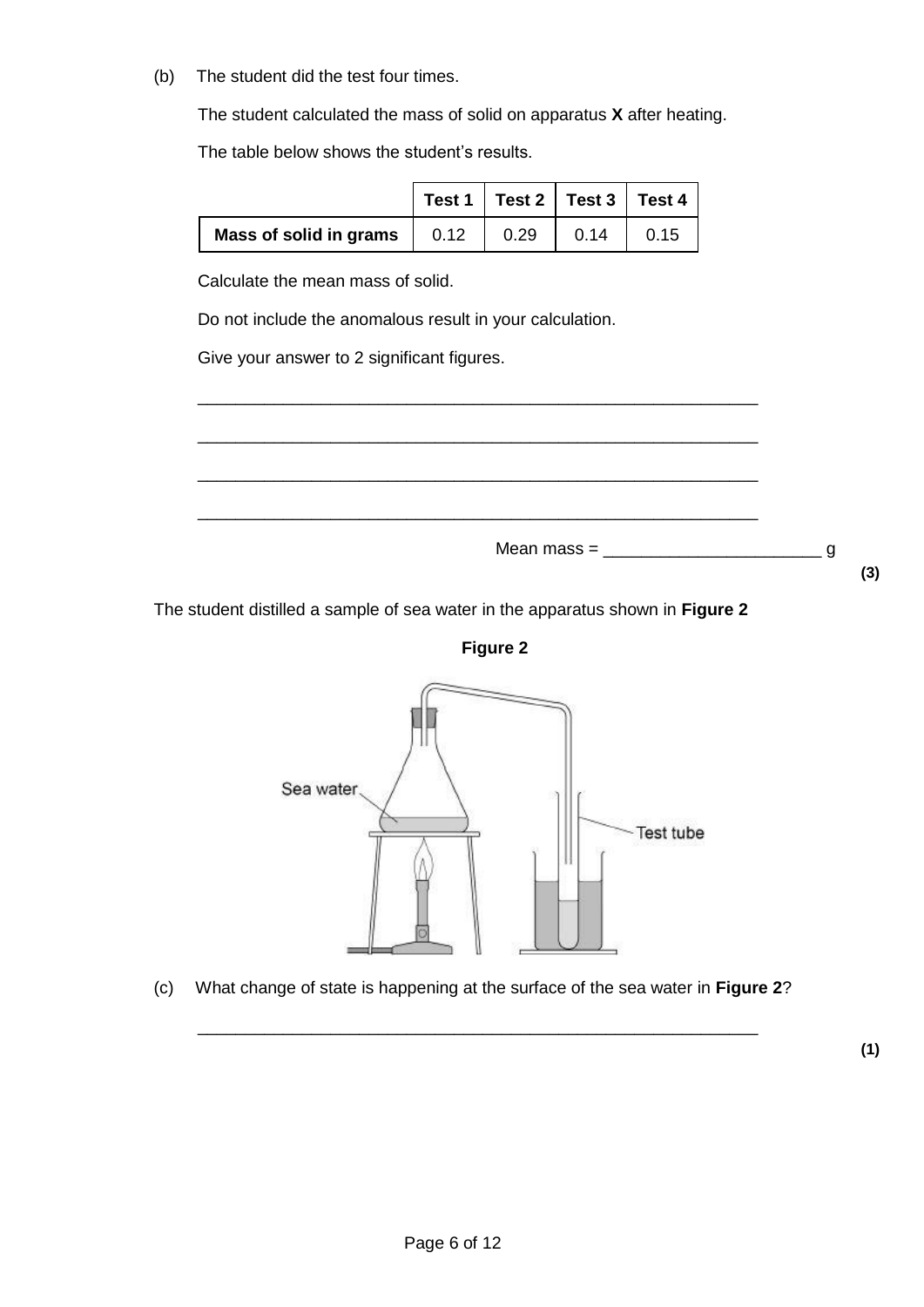(d) Describe how the water in the test tube in **Figure 2** is different from the sea water.

\_\_\_\_\_\_\_\_\_\_\_\_\_\_\_\_\_\_\_\_\_\_\_\_\_\_\_\_\_\_\_\_\_\_\_\_\_\_\_\_\_\_\_\_\_\_\_\_\_\_\_\_\_\_\_\_\_\_\_

(e) Why does producing drinking water from sea water using distillation cost a lot of money?

\_\_\_\_\_\_\_\_\_\_\_\_\_\_\_\_\_\_\_\_\_\_\_\_\_\_\_\_\_\_\_\_\_\_\_\_\_\_\_\_\_\_\_\_\_\_\_\_\_\_\_\_\_\_\_\_\_\_\_

\_\_\_\_\_\_\_\_\_\_\_\_\_\_\_\_\_\_\_\_\_\_\_\_\_\_\_\_\_\_\_\_\_\_\_\_\_\_\_\_\_\_\_\_\_\_\_\_\_\_\_\_\_\_\_\_\_\_\_

**(1) (Total 7 marks)**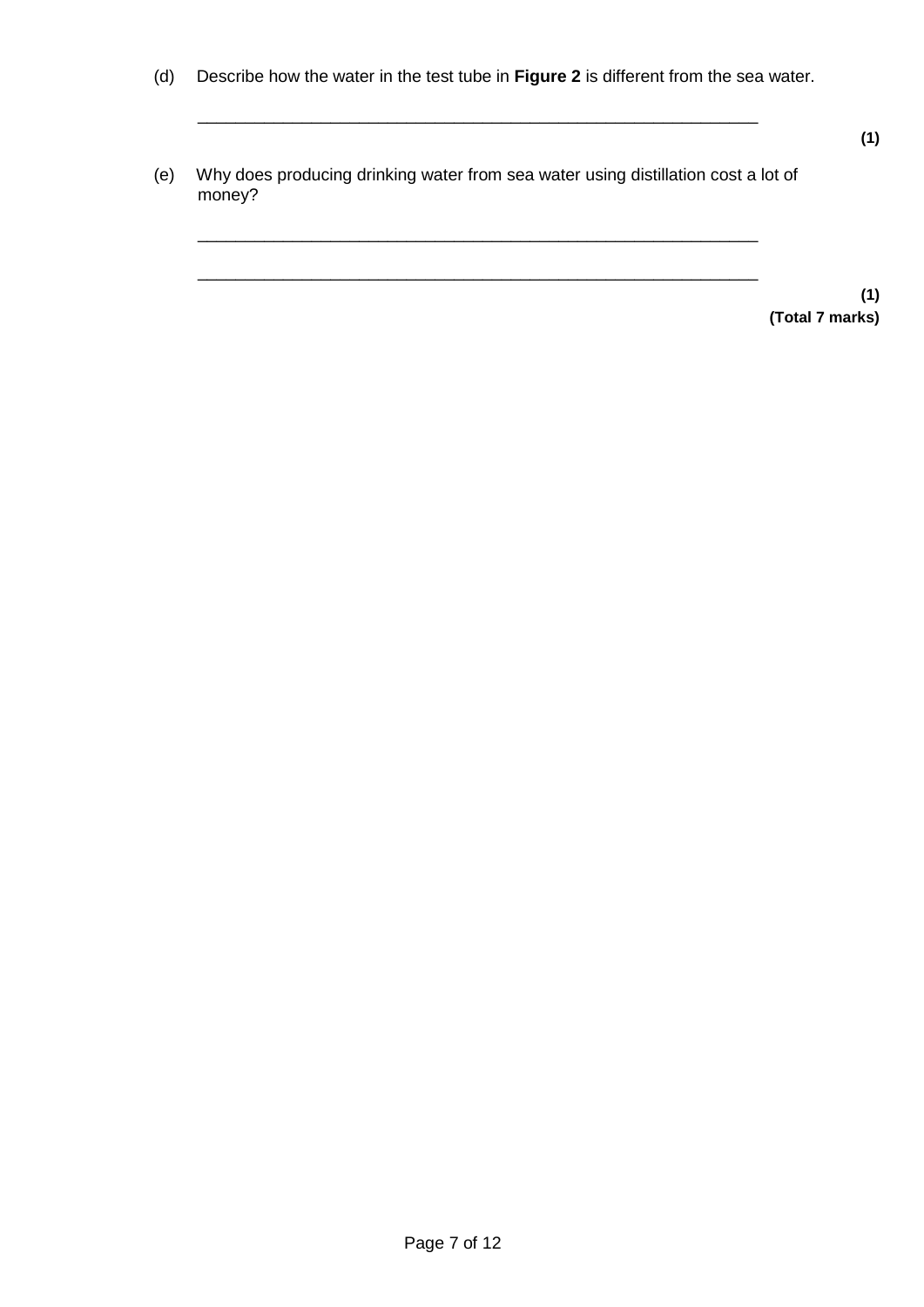### Week 2: The Periodic Table



Complete 8 self-quiz questions using the information above in the boxes below.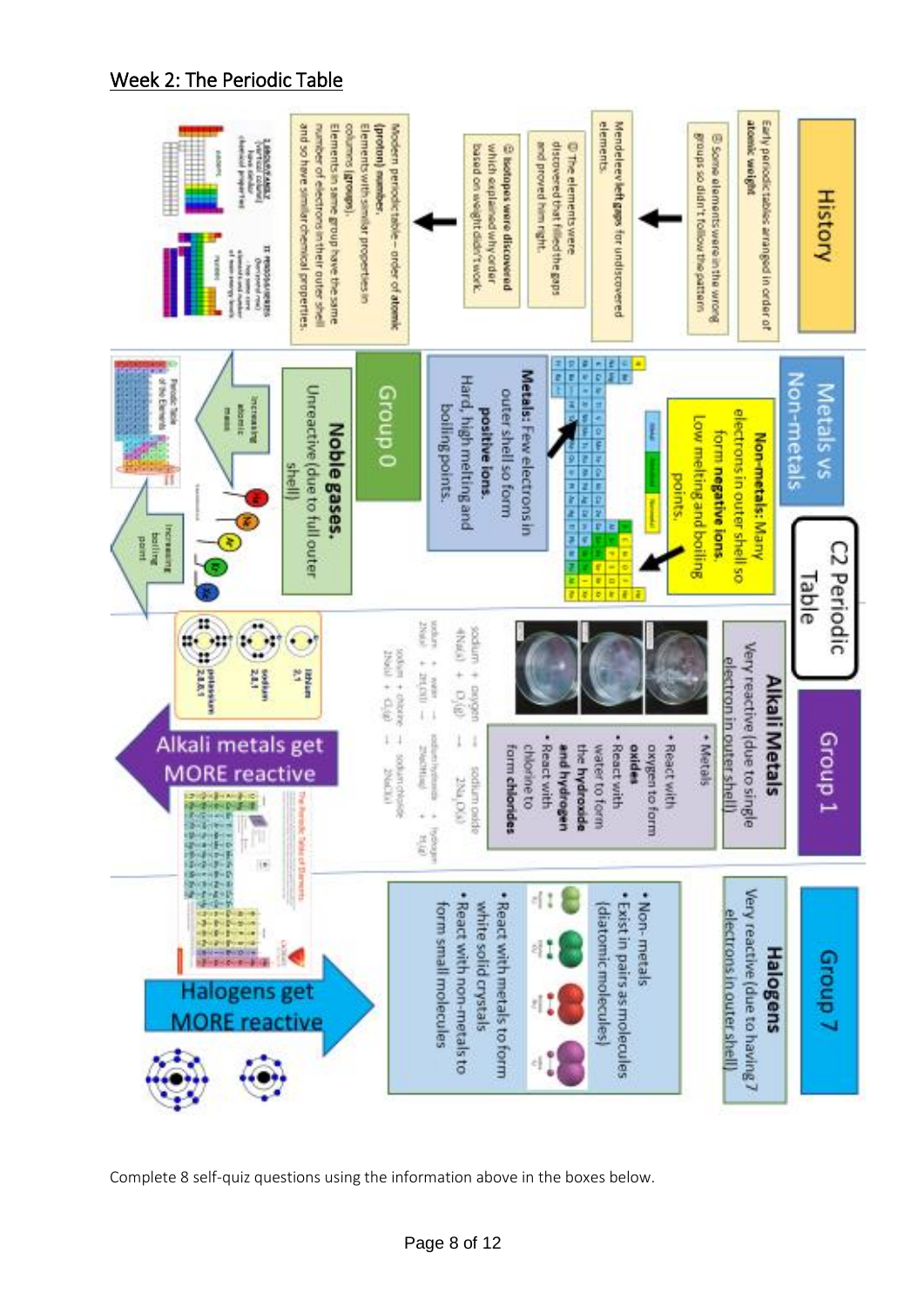| Question | Answer |
|----------|--------|
|          |        |
|          |        |
|          |        |
|          |        |
|          |        |
|          |        |
|          |        |
|          |        |
|          |        |

Complete the past exam paper question:

#### **Q1.**

This question is about the periodic table.

In 1864 John Newlands suggested an arrangement of elements.

**Figure 1** shows the arrangement Newlands suggested.

|    |    |    |    |    | 6 |   |
|----|----|----|----|----|---|---|
| Н  | Li | Be | В  | C  | Ν | O |
|    | Na | Mg | AI | Si | P | S |
| CI |    | Ca |    |    |   |   |

**Figure 1**

(a) Give **two** differences between column 1 in **Figure 1** and Group 1 in the modern periodic table.

Use the periodic table to help you.

- 1.  $\Box$  $2.$
- (b) In 1869 Mendeleev produced his periodic table.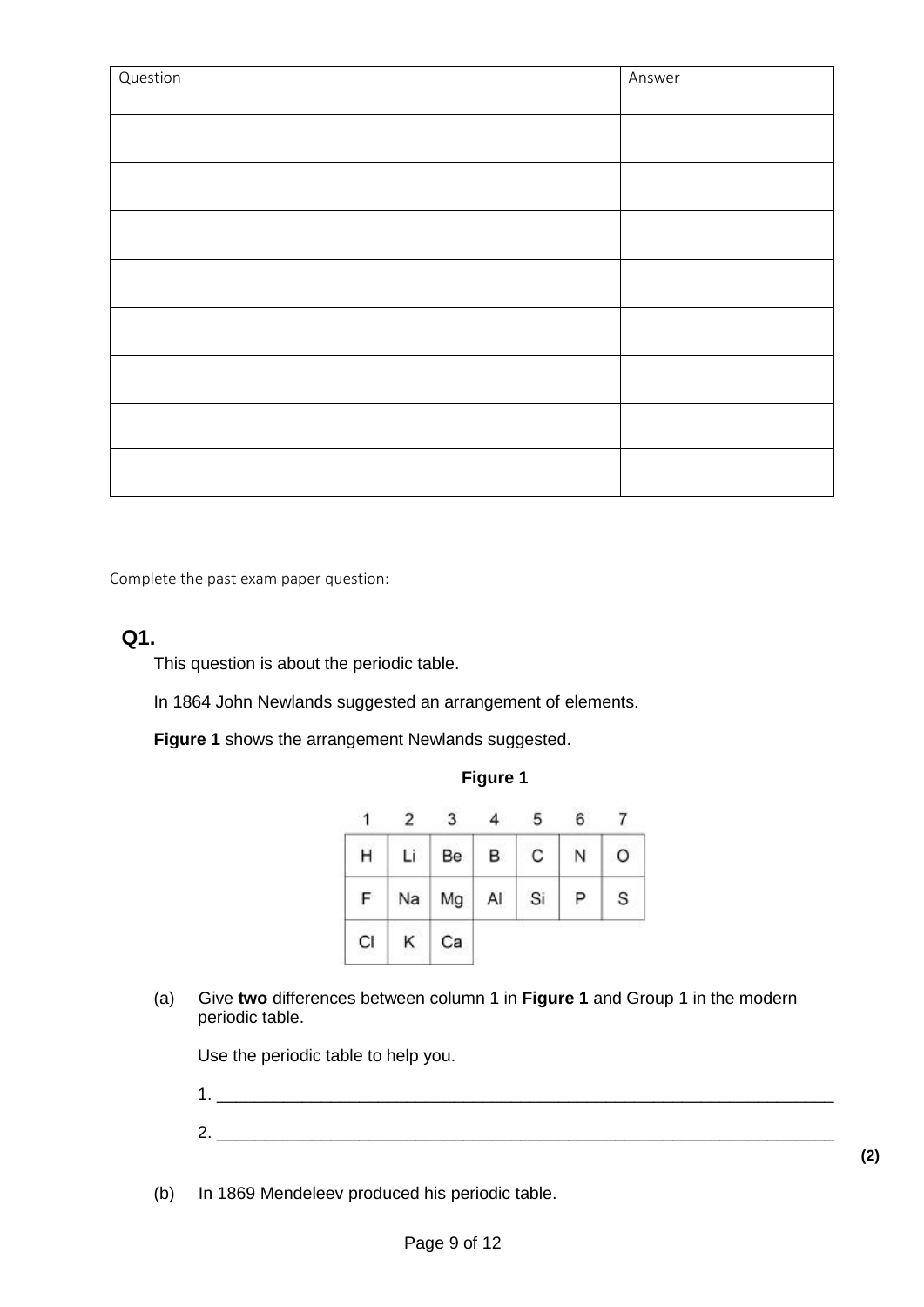Complete the sentence.

Choose the answer from the box.

**insoluble magnetic undiscovered unreactive** Mendeleev left gaps in his periodic table for elements that were \_\_\_\_\_\_\_\_\_\_\_\_\_\_\_\_\_\_\_\_\_\_\_\_\_\_\_\_\_\_\_\_\_\_\_\_\_\_\_\_\_ . (c) How are the elements ordered in the modern periodic table? Tick **one** box. Atomic mass Atomic number Melting point

**Figure 2** shows part of the modern periodic table.

**Reactivity** 



|   |             | ,,, |  |   | A |
|---|-------------|-----|--|---|---|
| D |             |     |  |   |   |
|   |             |     |  | E |   |
|   |             | G   |  |   |   |
|   | J<br>$\sim$ |     |  |   |   |

**(1)**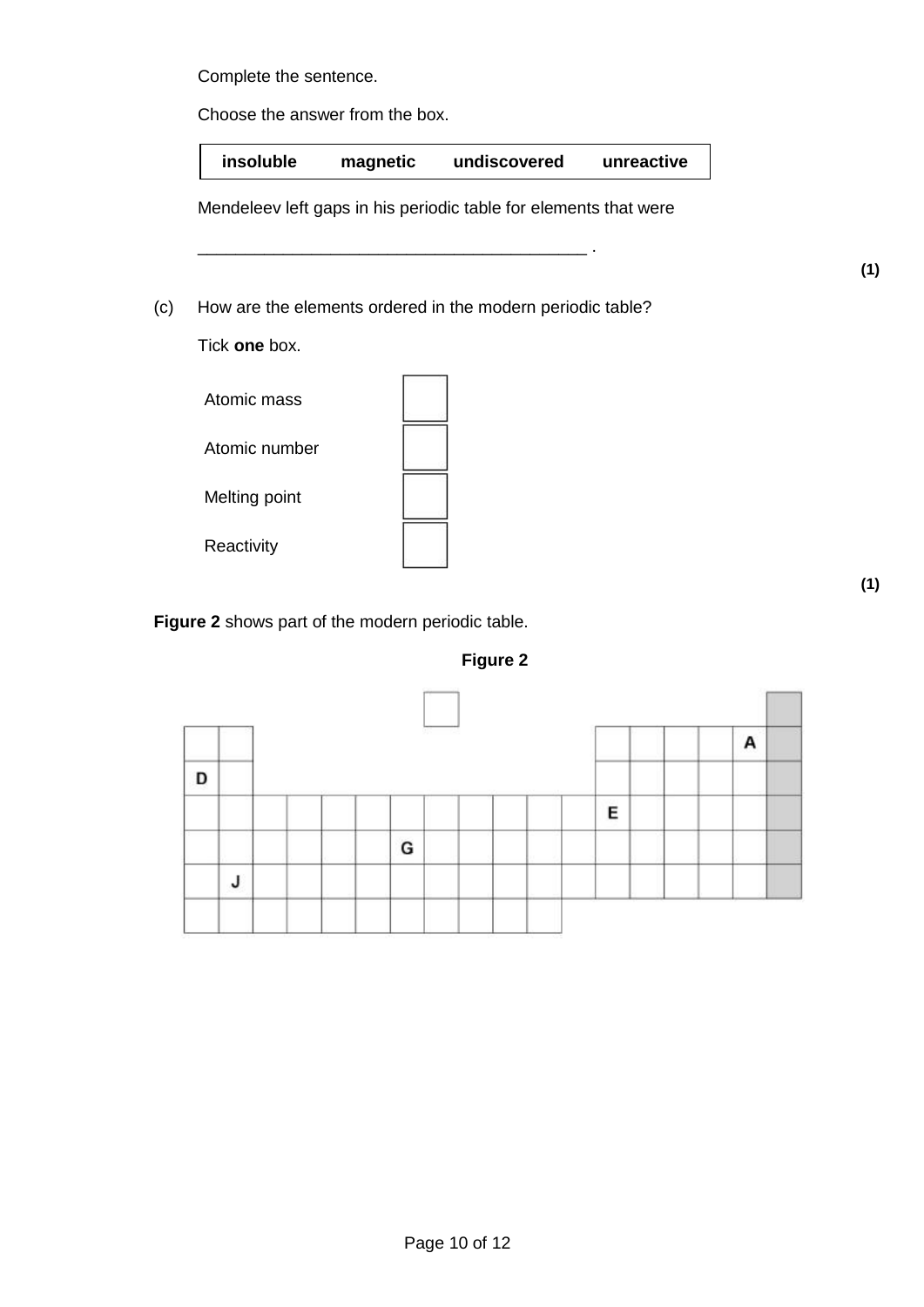(d) Complete the sentences about the elements in **Figure 2**.

Choose the answers from the box.



(e) **Figure 3** shows the electronic structure of an atom.





\_\_\_\_\_\_\_\_\_\_\_\_\_\_\_\_\_\_\_\_\_\_\_\_\_\_\_\_\_\_\_\_\_\_\_\_\_\_\_\_\_\_\_\_\_\_\_\_\_\_\_\_\_\_\_\_\_\_\_\_\_\_\_\_\_\_\_

\_\_\_\_\_\_\_\_\_\_\_\_\_\_\_\_\_\_\_\_\_\_\_\_\_\_\_\_\_\_\_\_\_\_\_\_\_\_\_\_\_\_\_\_\_\_\_\_\_\_\_\_\_\_\_\_\_\_\_\_\_\_\_\_\_\_\_

\_\_\_\_\_\_\_\_\_\_\_\_\_\_\_\_\_\_\_\_\_\_\_\_\_\_\_\_\_\_\_\_\_\_\_\_\_\_\_\_\_\_\_\_\_\_\_\_\_\_\_\_\_\_\_\_\_\_\_\_\_\_\_\_\_\_\_

This element is in the shaded group on **Figure 2**.

Why is this element unreactive?

**(1)**

(f) Name the group of elements in the shaded column on **Figure 2**.

**(1) (Total 9 marks)**